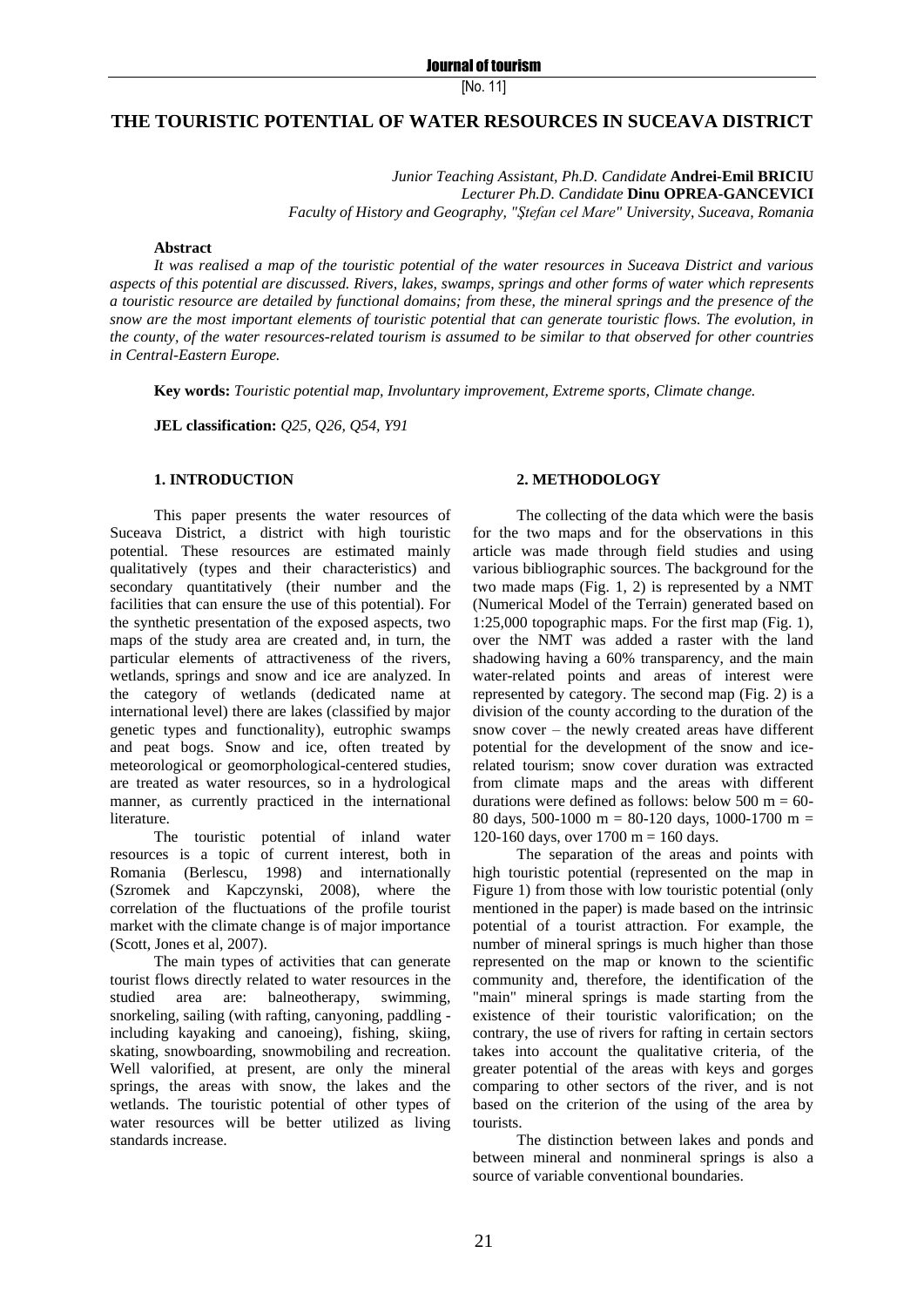## Journal of tourism

# [No. 11]



**Figure 1 – Map of water resources with the highest touristic potential in Suceava District**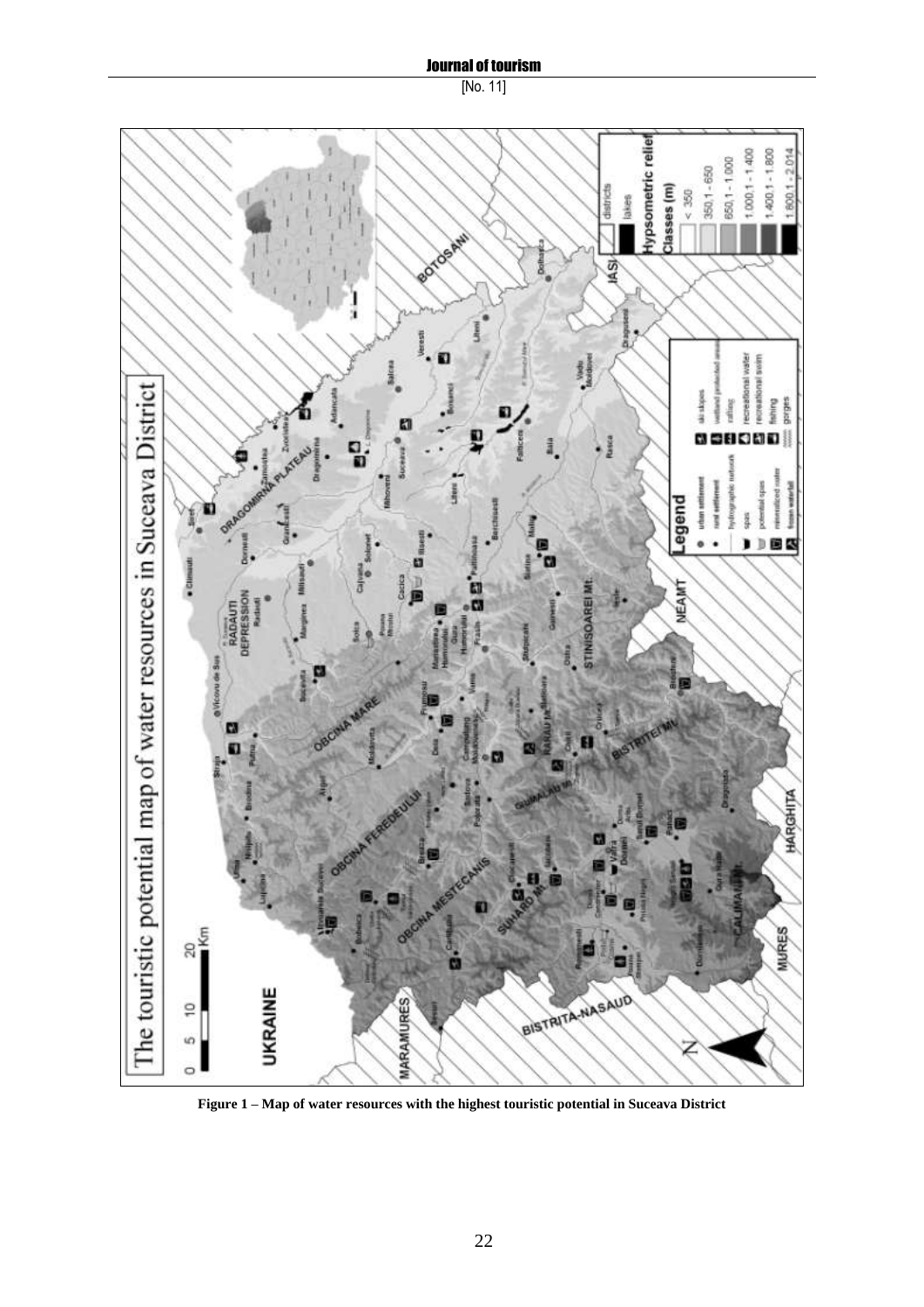Journal of tourism

[No. 11]



**Figure 2 – Map of the potential for winter sports depending on the snow cover duration**

According to the majority of modern classifications of standing water bodies (to which we subscribe), there are no lakes (bodies of standing water that have not vegetation at the bottom of the cuvette) in Suceava District, even though there are various water surfaces with the lake name. The springs are classified as mineral if they have an amount of dissolved salts higher than a certain number of grams per liter. In the paper, we adopt, depending on the type of mineral water and on international practice, variable limit concentrations of 0.5 g/l (default, if not mentioned), 1g/l and 1mg/l.

#### **3. RESULTS AND DISCUTIONS**

#### **3.1. Rivers**

The rivers are a basic touristic potential through the landscape that the large rivers can provide (Suceava, Moldova, Bistriţa, Siret) or through the rapids of the bed (most common situation for small rivers, where waterfalls occur - small falls of water, 2- 4 m high, occurring in some sectors of the upper mountain rivers, especially in the karstic areas of Rarău Mountains) which can froze in winter, as is the case at Zugreni, on Bistrita Valley and in Rarău Mountains (in limestone quarry area).

The tourism for sportive fishing can be practiced in the most large and medium-sized mountain rivers, so having a magnitude order greater than 3 according to Horton-Strahler hierarchy of rivers system. In the plateau area, only the major rivers (Suceava, Moldova, Şomuz, Siret) have high touristic

potential for fishing. Besides the well-known fish that can be fished in the district, one can mention the trout (which can occur, also, in well-oxygenated waters of the plateau) and the huck on Bistriţa.

In the mountain and plateau region of Suceava District it can be practiced paddling on Suceava, Bistrita, Moldova and Siret Rivers (which fulfill the conditions of water depths for this sport) and rafting on the mountain areas of the mentioned rivers and on some of their tributaries. The rafting is an activity that takes place on rivers with rough or white water and, therefore, require the existence of a specific morphology of the land and / or the existence of high waters (in the hydrological sense of exceeding waters at the hydrological stations). The terrain morphology specific for rafting is that of canyons and gorges; these are on Moldova River at Breaza and Pojorâta, on Bistriţa (eg. Zugreni Gorge, 4km long, 150-200 m wide, with rapids, whirlpools, areas of 12-15m deep), on Devil"s Mill (Devil's Mill Gorge on a tributary of the Valea Caselor river which flows out in Moldova at the exit of Campulung Moldovenesc Depression, 90m long, 4-5m wide), on Lucava (Lucava Keys, on a tributary on the right of upper Moldova, on the territory of Moldova-Suliţa county) and on Cârlibaba (Cârlibaba Gorge, in the upper sector of the eponymous river). The other condition for rafting practice consist in the creation of a temporary possibility that this extreme sport can be practiced also in other areas of the big rivers or on the small rivers: the rainy periods create high waters, floods and high speeds of water and are the most favorable for this sport. In the romanian hydrological literature there are identified the following periods of the annual regime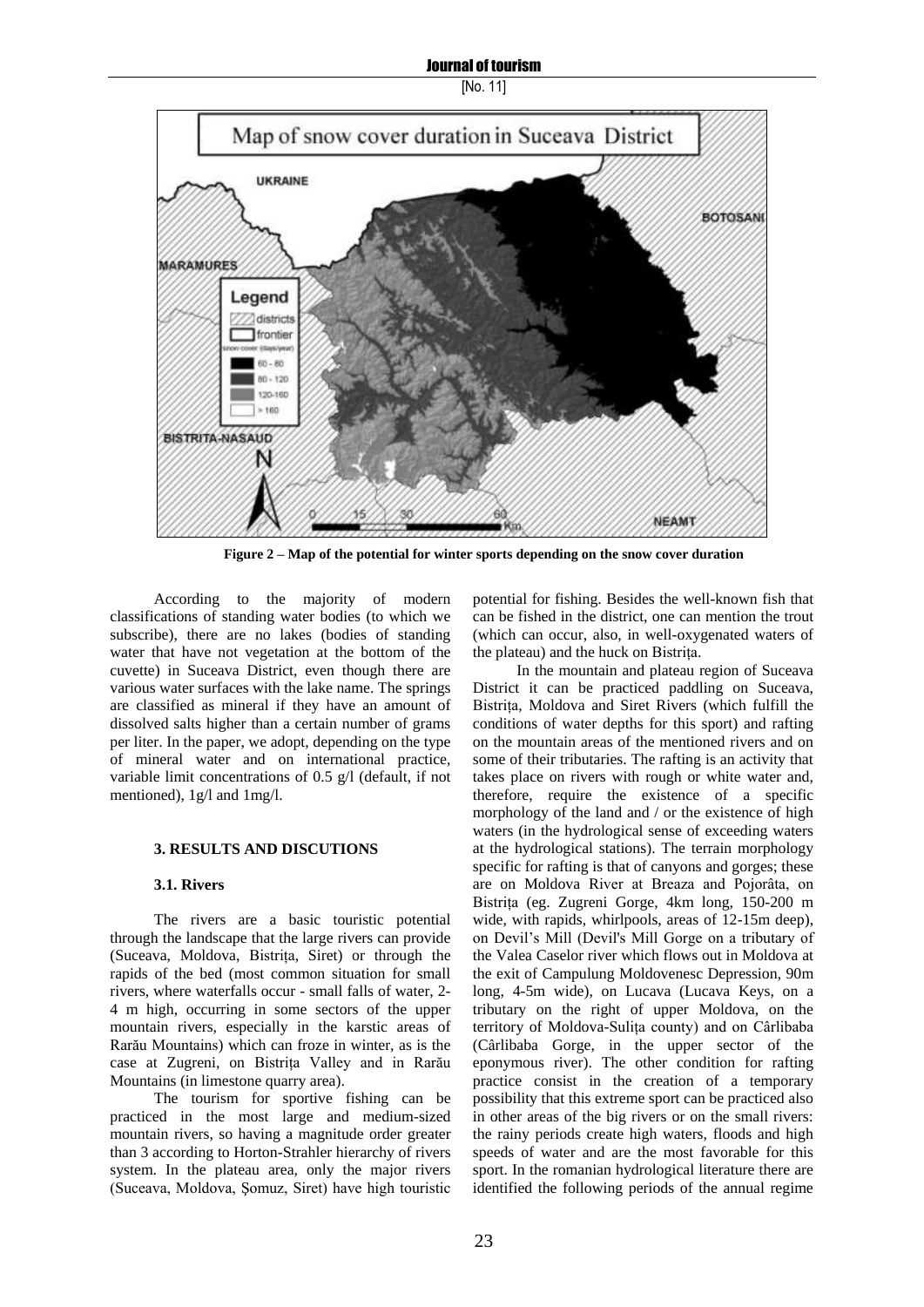of the rivers in Suceava District: winter low water levels period, spring high water levels period (frequent spring floods), spring low water levels period (in the second half of the spring and more and more smaller by increasing altitude), early summer high water levels and floods, summer-autumn low water levels and autumn high water levels (Ujvari, 1972).

Each of these periods has its own characteristics. Winter low water period is unfavourable to the practice of rafting on all rivers in the district due both to the low level of rivers and to the ice bridge that can occur. The ice bridge frequency is variable, both spatially and temporally. Spatially, during winter months, some rivers can have ice bridge and others do not; this difference appears depending on the river water temperature, its speed and flow, the water depth, the altitude of the stream – thus, in an apparently paradoxal manner, some mountain areas will be ice bridge free while the lower plateau areas show it: this occurs because in the plateau areas of the district the cold air masses of thr Siberian anticyclone are installed, which result in a warmer climate in the higher areas (a phenomenon known as thermal inversion), and because the water flow rate is lower in the plateau. As an example of temporal variation in the plateau region, Moldova, Bistriţa, Suceava and Siret had ice bridge from December to March in the winter 1946-1947 and in the winter 1951-1952 these rivers had only frost at banks (Ujvari, 1972). The beginning of frost phenomena is in November in the plateau and in December in the mountains; their end takes place in March.

Spring high waters have a frequency of 20% (occurring in 20 years of 100) for the rivers that flow from the plateau and are regularly formed only in the Carpathian Mountains, mostly in April; the summer high waters have a frequency of 20 % in the plateau and of 25-35% in the mountains; fall higher waters period has a frequency of 30% and now take place 10% of the floods that occur in one year (Ujvari, 1972). The frequency of drought years is only 10-20% (lower at the mountain and higher at the plateau), which ensures good flow to the rivers identified as having high potential for water sports.

On the narrow sectors of the mountain rivers, the canyoning can become a popular sport once with the increase of the revenue of the Romanians, of the level of training and because their demographic structure has a relatively large sample of people aged 30 +/- 5 years, all these being characteristics of those who practice canyoning (Hardiman and Burgin, 2011).

The construction of dams and the regularisation of the river courses have a generally negative impact on the potential of the rivers for various water sports (Hynes, Hanley et al, 2009, Hynes and Hanley, 2006). By building dams, it is shortened or interrupted the useful river length for rafting or paddling. River impoundment generate water speed increase, but this does not also increase the potential for the two mentioned sports, in most periods of the year, because

the higher speed of the river is associated with lower levels of it - the catchment is discharged more quickly. The only periods when the levees are contributing to the amplification of the referred potential are those mentioned as having high water levels, when the levees rise the higher waters upper than if there were no levee (this is an involuntary arrangement for extreme sports); during low waters, they have an inverse effect.

Because of human intervention over the streams, the touristic potential of the rivers in the district has changed its characteristics continuously during the communist period, reaching some stability in present when there are no major works on them.

Thus, in the Siret catchment (including Siret, Suceava and Moldova rivers) there were built 540km of levees, 120 adjustments totaling 380km and 540 bank protections for 180km of water courses (Hociung and Băişanu, 2009), which has led, together with the building of numerous lakes, to large changes in river flow regime: high waters or useful floods (with predictable river level, water speed and frequency in order to be used) for extreme sports can only appear on Bistriţa, Moldova, Suceava and their mountain tributaries having the Horton-Strahler order greater than 3, while Siret river becomes usable downstream Suceava river flows out in it. Among the negative effects of anthropogenic river improvements one can remember the amplification of the ice jam phenomenon on Bistriţa River by the regularisation of this river (Rădoane, Ciaglic et al, 2009). Ice jams also appear on Suceava and Moldova and on the mountain tributaries of them and of Bistriţa and these temporary pause any river-related tourism activities.

Both fishing and, especially, swimming are dependent on the temperature of the rivers: annual average temperature in the mountains is 2-6°C and of 6-9°C in the plateau. Even if mountain waters are much colder than the plateau ones, they are preferred for swimming because they have a lower turbidity.

"Dead" rivers-related activities, which resulted in a material basis are to be mentioned – this basis is now landmark: plutăritul (old economical like-rafting sailing), which was performed on the Bistrita, Cârlibaba and other tributaries of Bistriţa has created "haituri" (plutărit stations) and on some rivers in the district it lasts water mills.

## **3.2. Wetlands**

Standing water bodies in the district are in the category of ponds and marshes. The ponds with touristic interest, presented below keeping the popular name of lake or pond, are of natural or, more often, anthropic genesis. They have touristic potential by allowing fishing, swimming, entertainment, snorkeling and sailing with boats of various sizes, as is possible in some places (such as Lake Dragomirna / Lipoveni). Lakes with the largest area (and therefore most likely to attract tourists) are anthropogenic and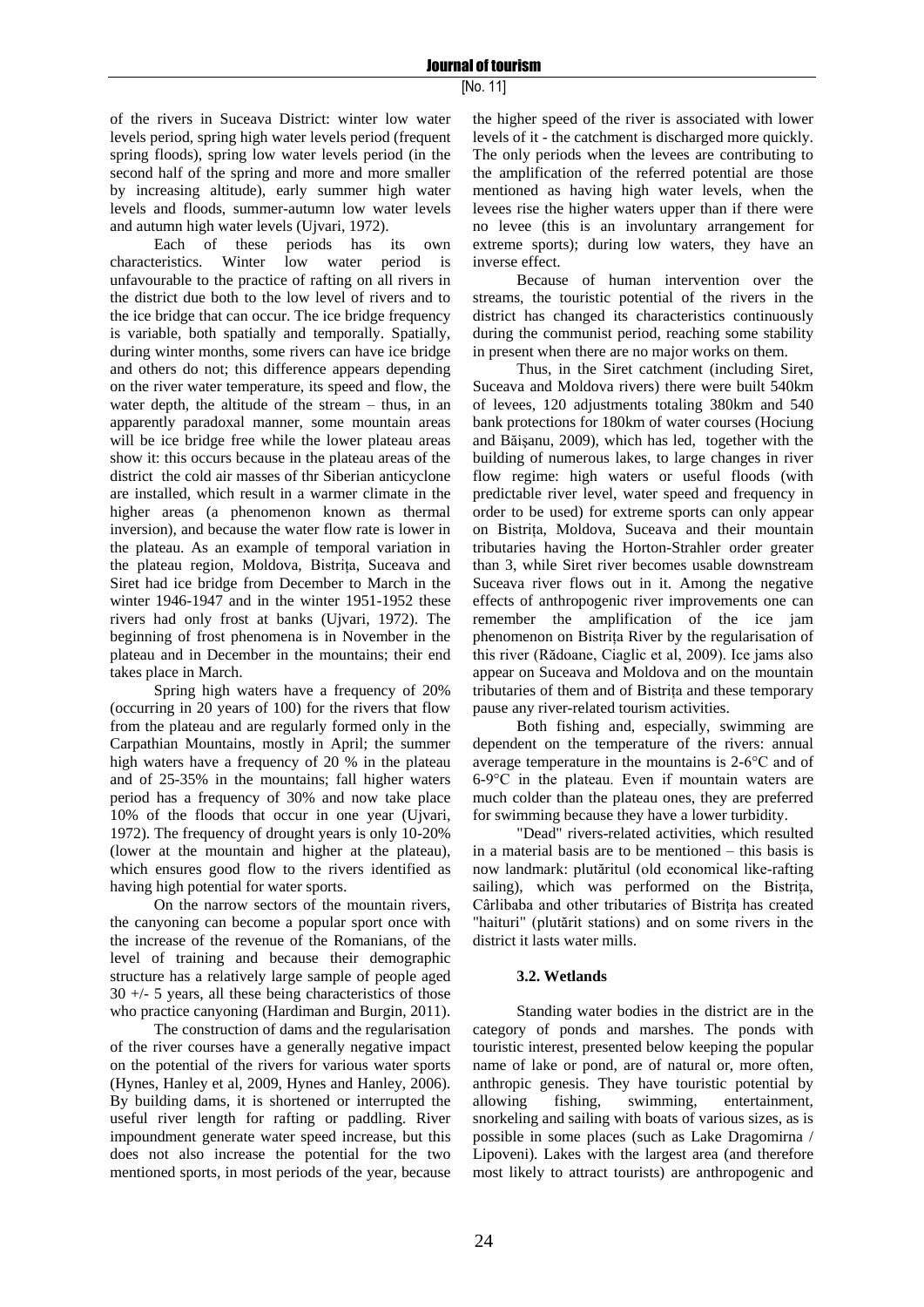located within the plateau, being constructed for other economical purposes (the regulation of the rivers regime, irrigation, water supply and electricity generation): Bucecea and Rogojeşti on Siret, Dragomirna on Dragomirna, Şomuz I, Şomuz II, Pocoleni, Fălticeni I and II on Şomuzu Mare. From the small lakes, high touristic potential (by temperature and transparency) have the natural, landslide dammed lakes Iezer and Bolătău, located in the mountain area of medium altitude, the oldest lakes of this kind in Romania (Mîndrescu, Iosep et al, 2010).

The temperature of the lakes is that which determines the preferences for swimming and fishing. Maximum daytime temperature is 28-35°C for the lakes in the plateau and 14 to 25°C for those in the mountains and their average July temperature is 18- 22°C in the plateau and 8-20°C in the mountains (Ujvari, 1972). The tourists who choose mountain lakes have this option for their temperature, fishing and water transparency. The first two reasons are endangered by the current climate changes which lead to increased water temperatures in lakes and to lake wildlife changes (Scott, Jones et al, 2007). In winter, on all the lakes appears the ice bridge, and it does not affect fishing and recreation, but also offers the skating practice possibility.

The marshes of the district are mostly eutrophic and mesotrophic, most of them being located along the major rivers. In the mountain region there are areas with oligotrophic swamps, few in number, known as peat bogs. Among the eutrophic marshes, of touristic interest is the forest reservation Zamostea-Lunca (107.6ha), located on the right bank of the Siret River in the village Zvoriştea. Peatlands are generally associated with botanical reservations. In Dorna Basin there are 23 peat bogs between 800 and 950 meters altitude in spruce forests. Peat bogs with high touristic potential are Poiana Stampei (with the potential given by its very large area for a peat bog, of 681.89ha - being the largest peat bog reserve in Romania – and by the possibility of visiting it on a wooden bridge of 900m length), Găina – Lucina (having as advantage its location at an altitude of 1200m and less its surface, of only 1ha). Other important peat bogs are Tinovul Şaru Dornei (36ha, in Neagra Şarului), Grădiniţa (in the west of Dorna Depression, 226ha) and the peat bog from Româneşti (Dorna Depression).

## **3.3. Springs**

The springs present touristic interest when they are mineral. In this case, close to them there are or can appear balnear resorts. In the central-eastern Europe they are poorly known and used (Kosice, Pivac et al, 2011).

The mineral waters are mostly carbonated in the mountain area of crystalline schists, being associated with the postvolcanic events of the halo contact mofette (emissions of  $CO<sub>2</sub>$  and, less frequently,  $H_2S$ ). In the Dorna Depression there are more than 40 such springs, the most notable being at Vatra Dornei, Poiana Negri and Neagra Şarului.

The majority of mineral waters are in the mountain area and includes, especially, carbonated mineral water, bicarbonated, ferruginous and with calcium and sodium. Ferruginous mineral springs are at Vatra Dornei, Poiana Negri, Dorna Candrenilor, Brosteni; radioactive mineral springs are at Vatra Dornei (small concentrations of radioactive salts), carbonated springs at Dornişoara, Broşteni (bicarbonated, which are also rich in calcium and magnesium) and Şaru Dornei (bicarbonated, rich in arsenic, sodium, calcium and magnesium) (Berlescu, 1998).

In the flysch mountain area there are sulfate and sulfide mineral springs - with hydrogen sulfide and other sulfides in a concentration of 1 mg/l sulfur and over (Romanescu, 2003): Moldova-Suliţa, Poiana Mărului, Frumosu, Suceviţa, Putna, Gura Humorului, Izvoarele Sucevei.

Springs with chlorinated water (especially salty water, with more than 1 g/l NaCl) occur both in the flysch Carpathians and at the contact of the mountains with the Plateau of Moldavia: Straja, Putna, Vatra Moldoviţei, Sadova, Breaza, Vicov, Cacica, Solca.

Moldavian Plateau comprises predominantly sulfide and sulfate mineral springs, related to the presence of sulphates from Miocene formations or to the existence of salts from the clays and sandy shales of Sarmatian age (eg. at Strunga).

## **3.4. Snow and ice**

The mountain climate allows the existence of winter resorts in Suceava District. As winter mountain tourism and is also done outside the resort, a map of snow cover duration (Figure 2), good for winter sports and recreation, is suggestive to indicate the higher potential for tourism of the western half of the Carpathians in the district. Calimani Mountains are in the area where the snow appears and disappears earlier than and later than in any area in the Suceava District. A recent study in the Austrian Alps has shown that there is a direct correlation between the snow layer thickness and the number of winter tourists (Falk, 2010). In Suceava District, snow depth is directly proportional to its duration, which affects the spatial distribution of the number of tourists. Current climate changes lead to the gradual decrease of the number of days with snow cover, thus reducing winter tourism potential of the Suceava District.